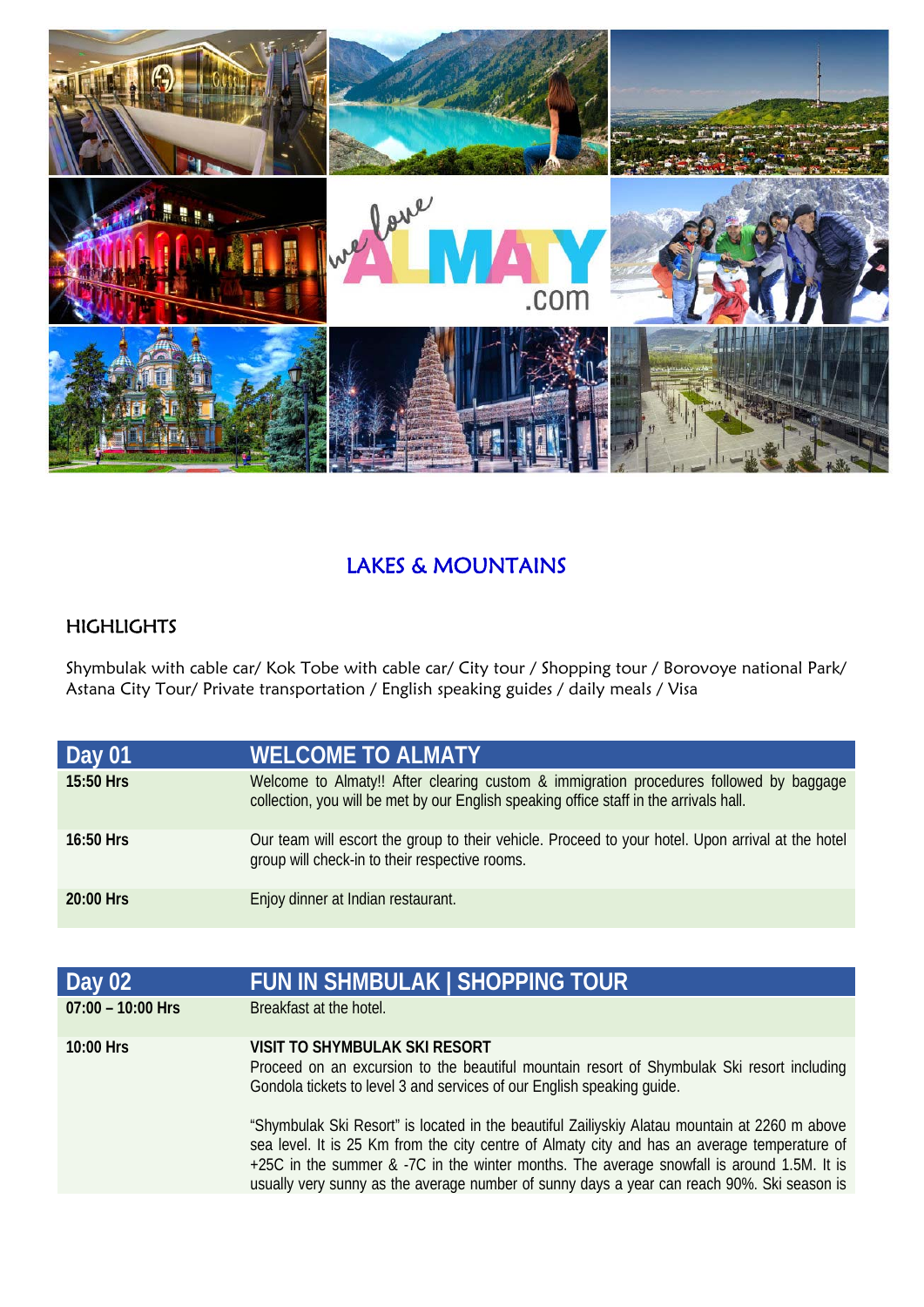normally begins in December and can run into April.

The ski slopes are served by Gondola cars from "Medeu" to the base of Shymbulak, 2260 m above sea level. This Gondola is the world's third-longest Gondola with a length of 4.5 KM. The Gondola has 114 comfortable cabins for all guests of the resort and has the capacity of 2,000 people per hour. The Ski resort has six lifts that service the mountains. Two combination lifts ( Combi1 & Combi2) that have both quad-chairs and 8 passenger cabins, two quad-chair lifts. The lift system will take you to Talgar pass where you are 3180 m above sea level. A vertical rise of 920 m. The majestic mountain view with snowy slopes and evergreen Tien Shan are spectacular and must be seen.

Located in the resort is a hotel, restaurants, café and coffee shop with a variety of cuisine to suit all taste.

Time at leisure.

**14:00 Hrs** Lunch at Indian restaurant.

**15:00 Hrs Shopping Tour**  Almaty is great for shopping. Your tour guide will take you to visit various modern shopping malls around the city. Some of the well known malls are Mega Mall, Dostyk Plaza, Villa boutiques. **20:00 Hrs Dinner at Indian restaurant** 

| Day 03              | BIG ALMATY LAKE   CITY TOUR   KOK TOBE TOUR                                                                                                                                                                                                                                                                                                                                                                                                                                                                                                                                                                                                                                                                                                                                                                                                                                                                                                                                                                                                |
|---------------------|--------------------------------------------------------------------------------------------------------------------------------------------------------------------------------------------------------------------------------------------------------------------------------------------------------------------------------------------------------------------------------------------------------------------------------------------------------------------------------------------------------------------------------------------------------------------------------------------------------------------------------------------------------------------------------------------------------------------------------------------------------------------------------------------------------------------------------------------------------------------------------------------------------------------------------------------------------------------------------------------------------------------------------------------|
| $07:00 - 10:00$ Hrs | Breakfast at the hotel.                                                                                                                                                                                                                                                                                                                                                                                                                                                                                                                                                                                                                                                                                                                                                                                                                                                                                                                                                                                                                    |
| 10:00 Hrs           | <b>VISIT TO BIG ALMATY LAKE</b><br>Lake located at an altitude of 2500 meters above sea level. The inhabitants call it Zhasylkol<br>which means "Green Lake" in Kazakh language. You will spend a few hours enjoying the<br>pristine natural beauty of the glaciers, the harsh peaks and pine forests. On the return back to<br>the city, the group will make a quick halt to visit The First President Park. The total area of the<br>park is 73 hectares. The main idea of the creation the park is a combination of the unique<br>natural landscape of Almaty and scientific achievements of the twentieth century.                                                                                                                                                                                                                                                                                                                                                                                                                     |
| 14:00 Hrs           | Lunch at Indian restaurant.                                                                                                                                                                                                                                                                                                                                                                                                                                                                                                                                                                                                                                                                                                                                                                                                                                                                                                                                                                                                                |
| 15:00 Hrs           | <b>PANFILOV PARK &amp; ZENKOV CATHEDRAL</b><br>Its Almaty's most popular strolling and picnic places for people of all ages. The Park is named<br>and dedicated to the Panfilov Heroes who were 28 soliders of an Almaty Infantry. Their<br>memories are etched at the fearsome war memorial east of the Zenkov Cathedral which depict<br>soliders from all 15 soviet republics on the map of USSR. The Park is lush green area and it's a<br>good place to sit, rest, relax and see the bustling sights of the city.<br>'ZenkovCathedral', is one of the most beautiful, magnificent and architectural monument of the<br>city of Almaty with the height of 56 meters and is located in the green Panfilov Park of Almaty.<br>A. Zenkov had supervised the construction of this cathedral in the early 19th century and legend<br>goes that it was built without a single nail. But unfortunately, it's not true. Although the design is<br>remarkably unique but it's because of the advanced technological expertise of that time. They |
| 17:00 Hrs           | used the construction concept of Semi ruche which meant using of reinforced concrete, timber<br>preservation and ventilation.<br><b>VISIT TO KOK TOBE HILL</b>                                                                                                                                                                                                                                                                                                                                                                                                                                                                                                                                                                                                                                                                                                                                                                                                                                                                             |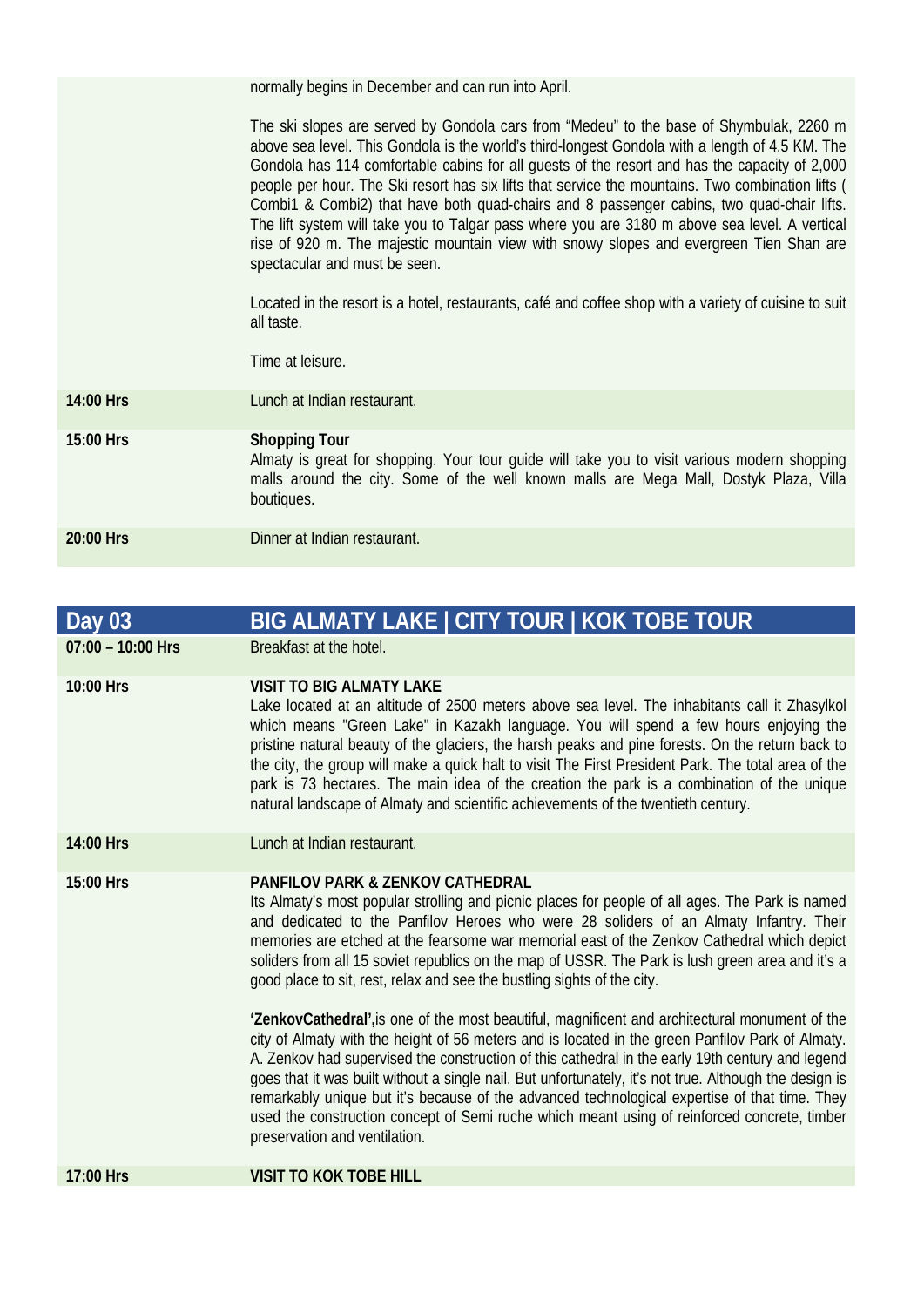|           | Kok Tobe is the highest point in the city of Almaty standing on a 1100 m hill at the south-east<br>edge of the city. It is worth a visit to KokTobe because of its panoramic view of the city from all<br>directions. To reach the KokTobe hill, one should take a cable car ride which starts near Hotel<br>Kazakhstan and goes over some of the oldest parts of Almaty and the magnificent fruit growing<br>gardens. Once you reach the KokTobe hill, you would see the famous 372 m high TV Tower<br>which is visible from far and offers great views of the mountains and the city plus many<br>attractions at the top including many restaurants serving cuisines from across the globe. |
|-----------|-----------------------------------------------------------------------------------------------------------------------------------------------------------------------------------------------------------------------------------------------------------------------------------------------------------------------------------------------------------------------------------------------------------------------------------------------------------------------------------------------------------------------------------------------------------------------------------------------------------------------------------------------------------------------------------------------|
| 20:00 Hrs | Dinner at Indian restaurant.                                                                                                                                                                                                                                                                                                                                                                                                                                                                                                                                                                                                                                                                  |

| Day 04    | <b>WELCOME TO ASTANA   BOROVOYE</b>                                                                                                                                                                                    |
|-----------|------------------------------------------------------------------------------------------------------------------------------------------------------------------------------------------------------------------------|
| 12:00 Hrs | <b>Welcome to Astana!!</b><br>After clearing custom & immigration procedures followed by baggage collection, you will be met<br>by our English-speaking office staff in the arrivals hall.                             |
| 15:00 Hrs | Departure from Astana to Borovoye Lake district (275 Kms / 3 hours)<br>On a way to the resort area which is in 270 km from Astana, your professional quide will give<br>you an introduction to history of this region. |
| 15.30 Hrs | ARRIVAL AT THE BEAUTIFUL "RIXOS BORVOYE"<br>Welcome to Borovoye.experience, the fairy-tale world of Rixos Borovoe surrounded by a<br>magnificent landscape of forests and mountains reflecting in Lake Shchuchye.      |
| 20:00 Hrs | Dinner at Local restaurant.                                                                                                                                                                                            |

| Day 5       | <b>BOROVOYE NATIONAL PARK</b>                                                                                                                                                                                                                                                                                                                                                                                                                                                                                  |
|-------------|----------------------------------------------------------------------------------------------------------------------------------------------------------------------------------------------------------------------------------------------------------------------------------------------------------------------------------------------------------------------------------------------------------------------------------------------------------------------------------------------------------------|
| 07:00 Hrs   | Breakfast at your hotel.                                                                                                                                                                                                                                                                                                                                                                                                                                                                                       |
| $10:00$ Hrs | <b>GUIDED TOUR OF BOROVOYE NATIONAL PARK</b><br>Borovoe occupies 85000 hectares of north-eastern part of Kokshetau elevation. There are 14<br>lakes in the park, each having surface area of more than 1 sq.km, and a large number of small<br>lakes. There are no monuments of material heritage in Borovoe. But the nature itself has<br>created the unique natural landscapes of extraordinary beauty with combination of majestic<br>mountain scenery, blue mirror lakes, coniferous and deciduous groves. |
|             | On Abylaykhan Valley you will feast your eyes upon "Ush-kyz", "Ok-Zhetpes", "Zhumbaktas"<br>rocks and "Kokshetau" mountain, each having the surprising legends reflecting history and<br>identity of the Kazakh people. Further you will have an easy hiking on "Bolektau" mountain, on<br>the top of which the tremendous view of the "Borovoe" lake and its surroundings opens.                                                                                                                              |
|             | Excursion to Borovoe allows to remove not only physical, but also psychological fatigue, and<br>also to enjoy marvellous views of an unusual oasis on the middle of the Kazakhstan steppe. The<br>century pine woods hide a set of secrets and riddles, attracting by beauty and greatness.                                                                                                                                                                                                                    |
| 14:00 Hrs   | Lunch at any restaurant.                                                                                                                                                                                                                                                                                                                                                                                                                                                                                       |
| Later       | Return to the hotel for little relaxation.                                                                                                                                                                                                                                                                                                                                                                                                                                                                     |
| 20:00 Hrs   | Dinner at any restaurant.                                                                                                                                                                                                                                                                                                                                                                                                                                                                                      |